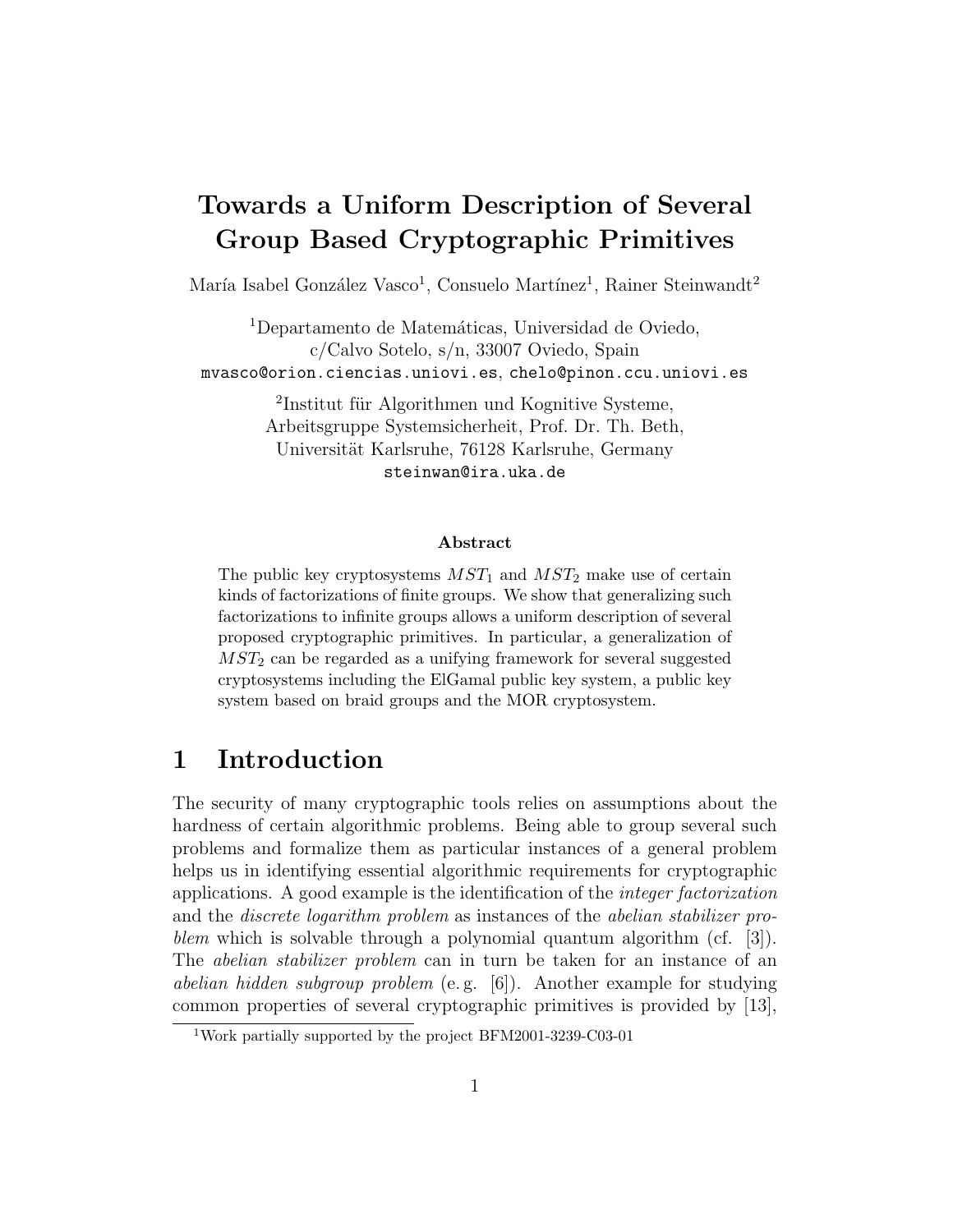where a construction for a private information retrieval (PIR) system based on any subgroup membership problem is described.

It is worth remarking that in all these examples the identified general problem originates in group theory. Two public key cryptosystems based on the difficulty of computing certain factorizations in finite groups, have been introduced in [5]:  $MST_1$  and  $MST_2$ . Unfortunately it is still unclear how to create practical instances of these conceptually rather appealing systems. Subsequently we demonstrate that, after a suitable generalization, the factorization concepts used in  $MST_1$  and  $MST_2$  allow a uniform description of several cryptographic primitives. Also, it turns out that a generalization of  $MST_2$  can serve as a unifying framework for several proposed public key cryptosystems, e. g., the ElGamal and the braid group based system from [4].

The organization of our contribution is as follows: after defining suitable generalizations of some of the factorization concepts considered in [5], we give a uniform description of several known cryptographic primitives in this framework. Thereafter we introduce a generalization of  $MST_2$  and show how various known cryptosystems can be regarded as instances hereof. Some comments on possible further research directions conclude the paper.

### 2 Factoring a set with respect to an action

Several kinds of finite group factorizations are introduced and discussed in [5]. We want to generalize some of these concepts: instead of considering only the usual product action in finite groups, we consider the action of a (possibly infinite) semigroup with unit on a set. This more general setting proves to be convenient for describing several well-known cryptographic primitives in a uniform manner.

**Definition 2.1** Let  $M = (M, \cdot, 1)$  be a semigroup with unit acting on a set T by an action

$$
\circ: M \times T \longrightarrow T
$$
  
\n
$$
(m,t) \longmapsto m \circ t ,
$$

and  $\Lambda^*$  a countable set that is totally ordered. Set  $\Lambda := \Lambda^* \cup {\{\top\}}$  with  $\top \notin \Lambda^*$ and consider the extended order in  $\Lambda$  such that  $\top$  is greater than each element in  $\Lambda^*$ .

Let  $A = [A_{\lambda}]_{\lambda \in \Lambda}$  be a sequence such that: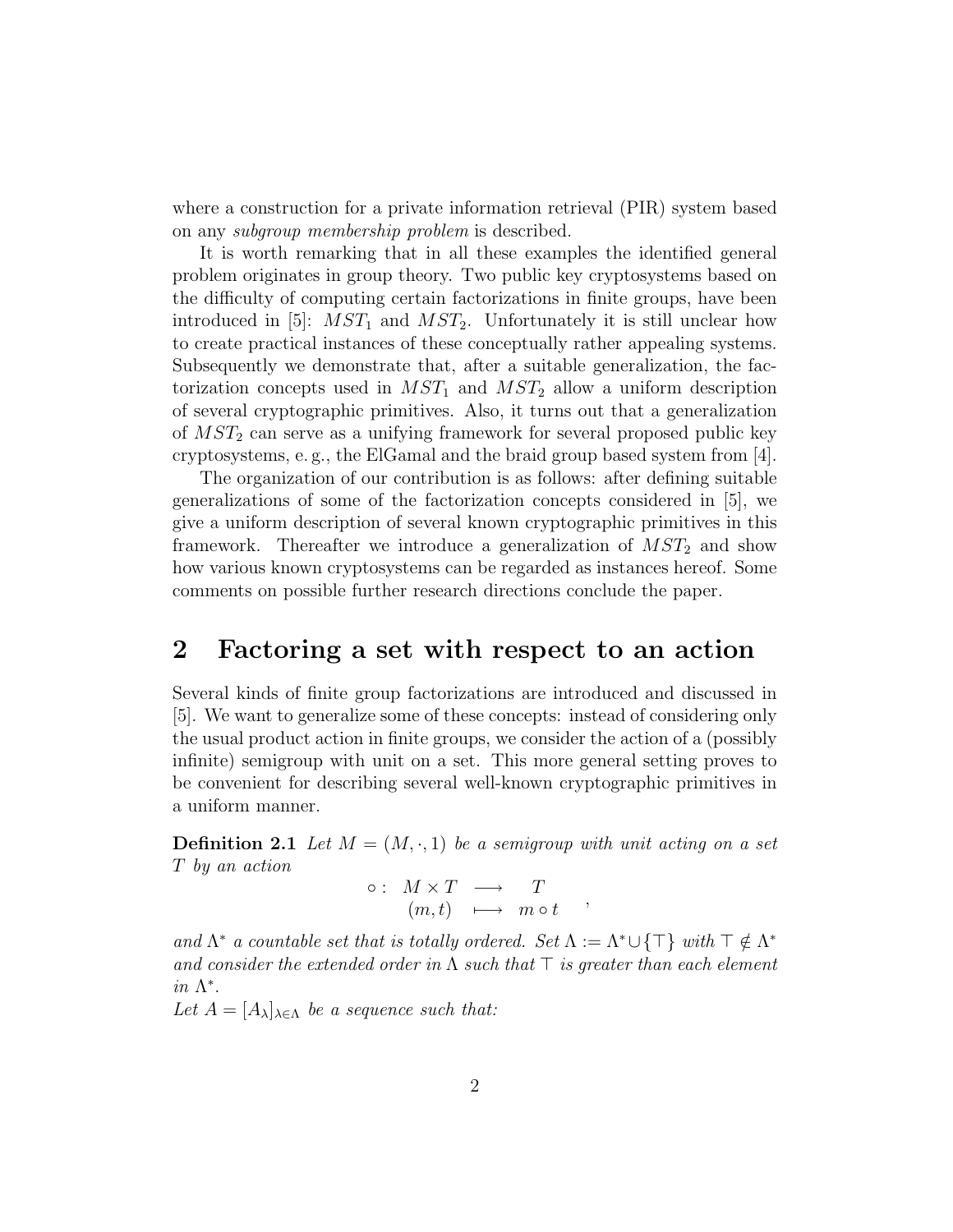- for each  $\lambda \in \Lambda^*$ ,  $A_{\lambda} := [\alpha_{\lambda i}]_{i \in I_{\lambda}}$  is a countable sequence over M such that the unit appears in all but finitely many of the blocks  $A_{\lambda}$ ;
- the block  $A_{\top} := [\alpha_{\top i}]_{i \in I_{\top}}$  is a countable sequence over T.

We call A an  $(M, \circ, \Lambda)$ -cover for  $T$  (or simply, a cover for T) if each  $t \in T$ can be expressed as  $t = m \circ \alpha_{\top}$ , for some  $\alpha_{\top} \in A_{\top}$  and some element  $m \in M$ which can be factored as a product  $\prod_{\lambda \in \Lambda^*} \alpha_{\lambda}$ , where  $\alpha_{\lambda} \in A_{\lambda}$  and only finitely many factors are different from the unit.

We will refer to the former factorization by writing

$$
t=\bigcirc_{\lambda\in\Lambda}\alpha_\lambda,
$$

where  $\bigcirc_{\lambda \in \Lambda} \alpha_{\lambda}$  denotes iterative application of  $\circ$ . In the sequel, when  $\Lambda^* = \{1, \ldots, n\} \subseteq \mathbb{N}$  with the natural order, we will simply choose  $\top := n+1$ , so that a cover A has the form  $A = [A_1, \ldots, A_{n+1}]$ .

Some kinds of covers are of special interest for us, and we name them in such a way that for the special case of M being a finite group acting on itself through left-multiplication the definitions specialize essentially to those given in [5] (cf. Remark 2.3).

**Definition 2.2** Let  $A := [[\alpha_{\lambda i}]_{i \in I_{\lambda}}]_{\lambda \in \Lambda}$  be an  $(M, \circ, \Lambda)$ -cover for a set T, and for  $t \in T$  consider the set

$$
F(t) := \Big\{ [i_{\lambda}]_{\lambda \in \Lambda} \in \prod_{\lambda \in \Lambda} I_{\lambda} : t = \bigcirc_{\lambda \in \Lambda} \alpha_{\lambda i_{\lambda}} \Big\},\,
$$

which characterizes the possible factorizations of t with respect to  $A$ . Then we call A a

- logarithmic signature if card $(F(t)) = 1$  for all  $t \in T$ .
- mesh *if either* 
	- $-$  all  $F(t)$  are infinite, or
	- all  $F(t)$  are finite, and if  $T$  is infinite, of equal cardinality, whereas if  $T$  is finite, the probability distribution

$$
[P_t = |F(t)|/|T| : t \in T]
$$

is approximately uniform (in the sense of  $(5)$ ).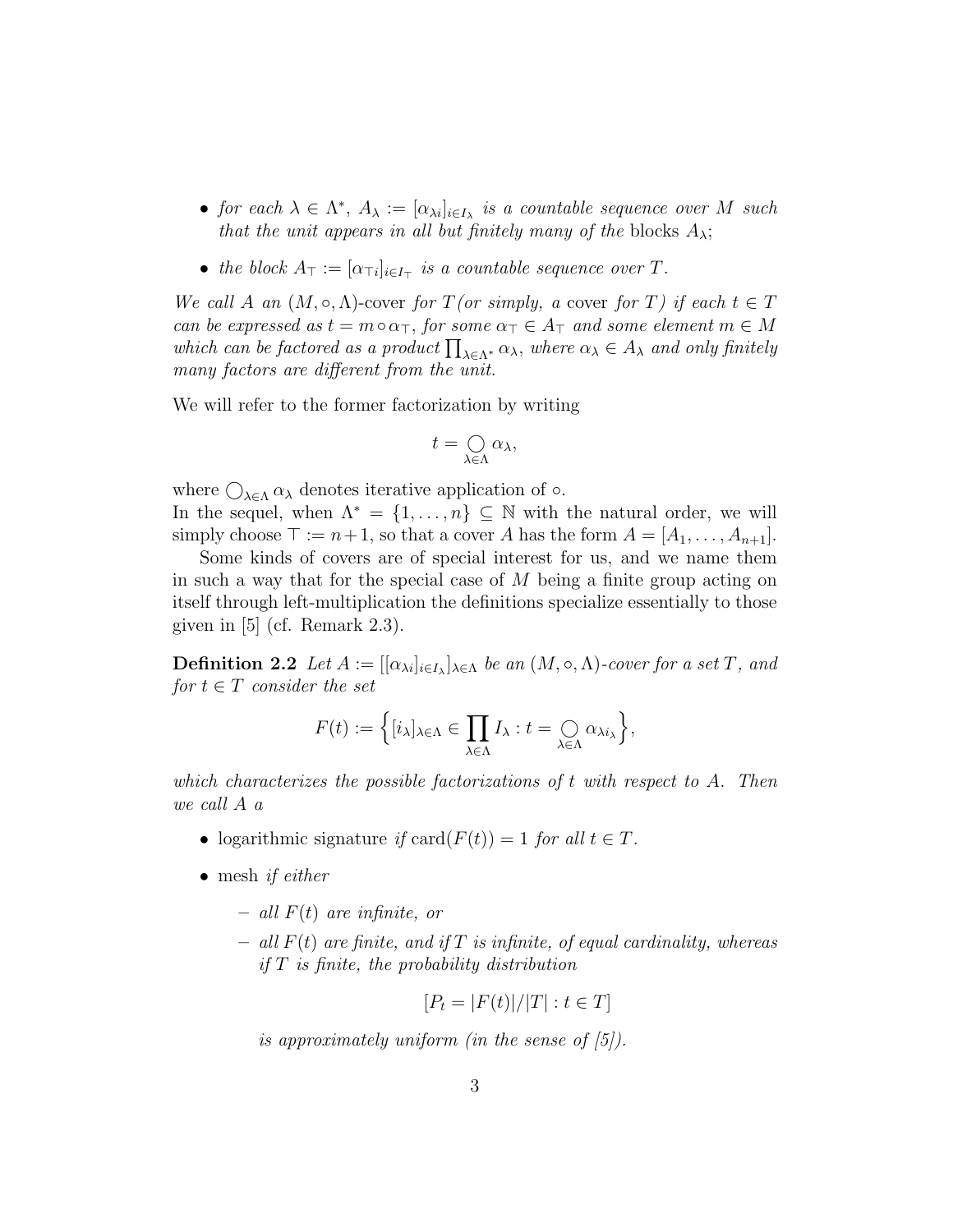•  $[card(\Lambda), r]$ -mesh if A is a mesh and all index sets  $I_{\lambda}$  ( $\lambda \in \Lambda$ ) are of equal cardinality r.

In particular, the elements within each block of a logarithmic signature A must be pairwise different. Note also that the notions of cover, logarithmic signature, and  $[\text{card}(\Lambda), r]$ -mesh used in the construction of  $MST_1$  and  $MST_2$ can indeed be taken for a special case of the above concepts:

**Remark 2.3** Let  $M = T := G$  be a finite group, and denote by  $\circ$  the action of G on itself through left-multiplication. Choosing  $\Lambda := \{1, \ldots, s\}$  with  $s \in \mathbb{N}$  and imposing  $I_{\lambda}$  to be finite  $(\lambda \in \Lambda)$ , we obtain the original notions of cover, logarithmic signature, and  $[\text{card}(\Lambda), r]$ -mesh from [5].

In addition, other cryptographic primitives can be related to the problem of factoring elements with respect to some cover:

#### Example 2.4 [Prime factorization of natural numbers]

Let  $M = T := \mathbb{N}$  be the multiplicative semigroup of natural numbers acting on itself through left-multiplication.

Further on, set  $\Lambda^* := \mathbb{N}^2$  with the following (lexicographical) order  $\preceq$ : for  $(\mu_1, \nu_1), (\mu_2, \nu_2) \in \mathbb{N}^2$  we have  $(\mu_1, \nu_1) \preceq (\mu_2, \nu_2)$  iff  $\mu_1 < \mu_2$  or  $\mu_1 = \mu_2$  and  $\nu_1 \leq \nu_2$ .

Finally, denoting by  $p_{\mu} \in \mathbb{N}$  the  $\mu^{th}$  prime number  $(\mu \in \mathbb{N})$ , for  $(\mu, \nu) \in \Lambda^*$ we set  $A_{(\mu,\nu)} := [1, p_{\mu}^{2^{\nu-1}}]$  $\left[\begin{matrix}2^{\nu-1}\\ \mu\end{matrix}\right]$  and define  $A_{\top} := [1]$ .

Factoring elements  $t \in T$  with respect to the cover  $A := [A_{\lambda}]_{\lambda \in \Lambda}$  translates into decomposing a natural number into its prime factors; in particular the cover just defined is a logarithmic signature.

## Example 2.5 [Discrete logarithm in  $\mathbb{F}_{p^n}^*$ ]

Let p be a prime number,  $M = T := \mathbb{F}_{p^n}^*$  the cyclic group of order  $p^n - 1$ , and  $\alpha$  some generator of M. Then M acts on T through left-multiplication, and setting  $A_{\lambda} := [1, \alpha^{p^{\lambda-1}}, \alpha^{2p^{\lambda-1}}, \dots, \alpha^{(p-1)p^{\lambda-1}}]$   $(1 \leq \lambda \leq n)$  yields an  $[n, p]$ -mesh  $A := [A_1, \ldots, A_n]$  for T.

Obviously, factoring with respect to A translates into computing discrete logarithms with respect to  $\alpha$ .

#### Example 2.6 [Yamamura's cryptosystem from [12]]

As explained in [12],  $SL_2(\mathbb{Z})$  acts on the upper half plane

$$
\mathcal{H} := \{ z \in \mathbb{C} : \Im(z) > 0 \}
$$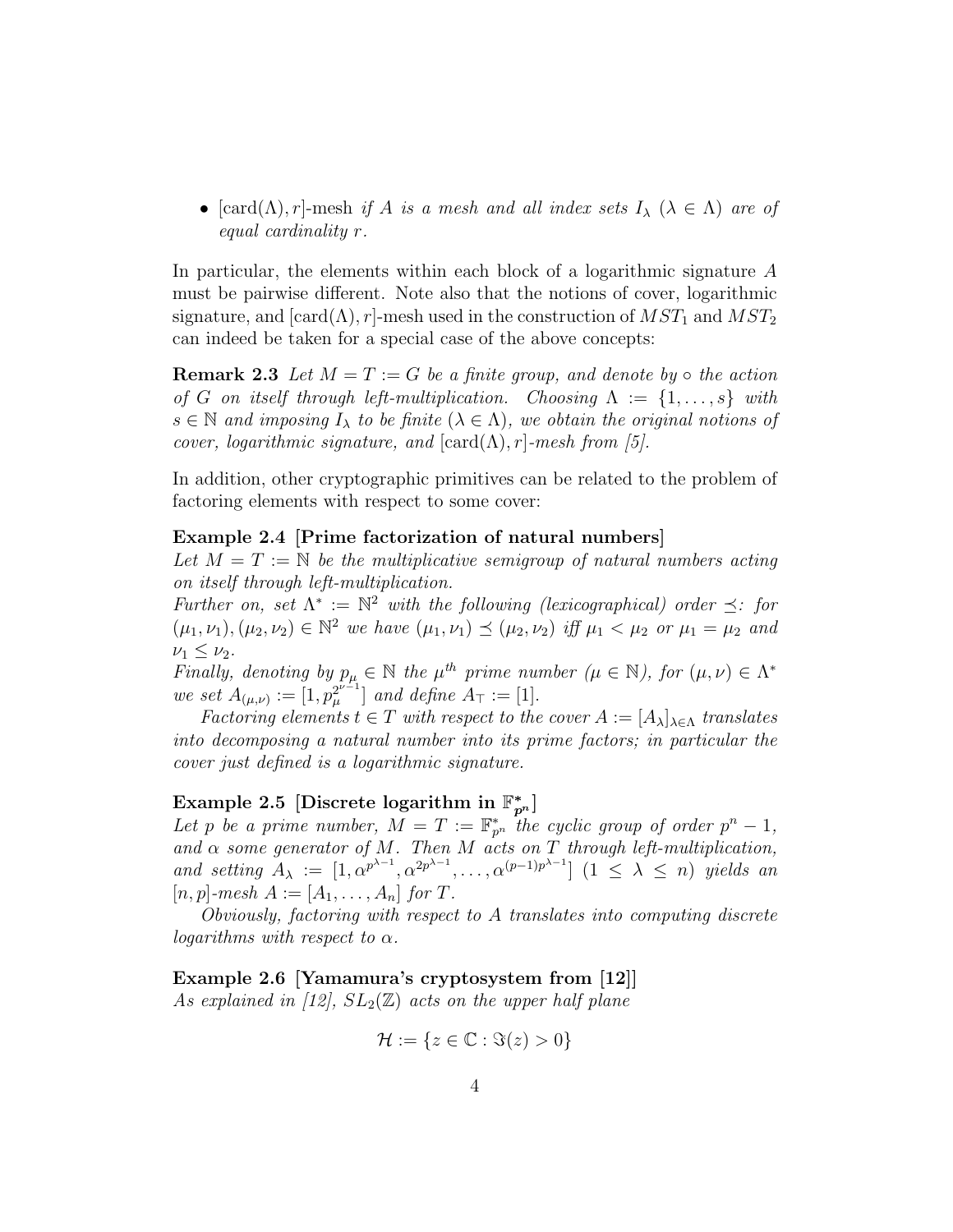through application of the fractional (Möbius) transformation determined by the corresponding matrix. Namely, for  $S := (s_{ij})_{1 \le i,j \le 2} \in SL_2(\mathbb{Z})$  and  $z \in \mathcal{H}$ we have

$$
S \circ z := \frac{s_{11}z + s_{12}}{s_{21}z + s_{22}}.
$$

Analogously, for  $B \in GL_2(\mathbb{R})$  arbitrary, the group  $G := B^{-1}SL_2(\mathbb{Z})B$  acts on  $B^{-1}\mathcal{H} := \{B^{-1} \circ z : z \in \mathcal{H}\}\$ . We denote the latter action also by  $\circ$ .

In the cryptosystem from [12], a suitably chosen point  $p \in B^{-1}$ H and two matrices  $W_0, W_1 \in B^{-1}SL_2(\mathbb{Z})B$  satisfying certain restrictions (see [12] for details) are made public. The ciphertext  $c \in B^{-1}$ H corresponding to a (plaintext) bitstring  $b = b_1 \dots b_l \in \{0, 1\}^l$  is

$$
c:=\Big(\prod_{i=1}^l W_{b_i}\Big)\circ p\ \left(=W_{b_1}\circ (W_{b_2}\circ (\dots (W_{b_l}\circ p)\dots ))\right).
$$

In our terminology the problem of recovering a plaintext from a ciphertext can be expressed as follows: let M be the subsemigroup (with unit) of  $SL_2(\mathbb{R})$ generated by the matrices  $W_0, W_1$ , and denote by T the M-orbit of the point p under the action  $\circ$ . Then decrypting a ciphertext  $c \in T$  is equivalent to finding a factorization of c with respect to the mesh<sup>1</sup>  $A = [A_{\lambda}]_{\lambda \in \mathbb{N} \cup \{T\}}$  where  $A_{\lambda} := [I_2, W_0, W_1]$  for  $\lambda \in \mathbb{N}$  and  $A_{\top} := [p]$ .

When using a cover  $A$  in a cryptographic context, the following question arises: how difficult is it to actually compute factorizations with respect to A? E. g., factoring with respect to the cover defined in the last example is equivalent to decrypting ciphertexts in Yamamura's cryptosystem [12], and one could be tempted to believe that this is a difficult task. However, the successful attacks in [1, 9] against Yamamura's system show that this task is not difficult enough to offer acceptable cryptographic security.

To describe more precisely whether factoring with respect to some cover is difficult, one might think of adopting some terminology used in [5] for logarithmic signatures, namely to introduce a notion of *wild* and *tame* covers:

**Definition 2.7** We call an  $(M, \circ, \Lambda)$ -cover  $A = [A_{\lambda}]_{\lambda \in \Lambda}$  for a set T tame if there exists a polynomial time algorithm<sup>2</sup> which on input  $t \in T$  computes

<sup>&</sup>lt;sup>1</sup>Note that each  $t \in T$  admits  $\aleph_0$  'different' factorizations with respect to A.

<sup>2</sup>Polynomial in the size of the input; this parameter should be specified depending on the used representation of the elements in  $M$  and  $T$ .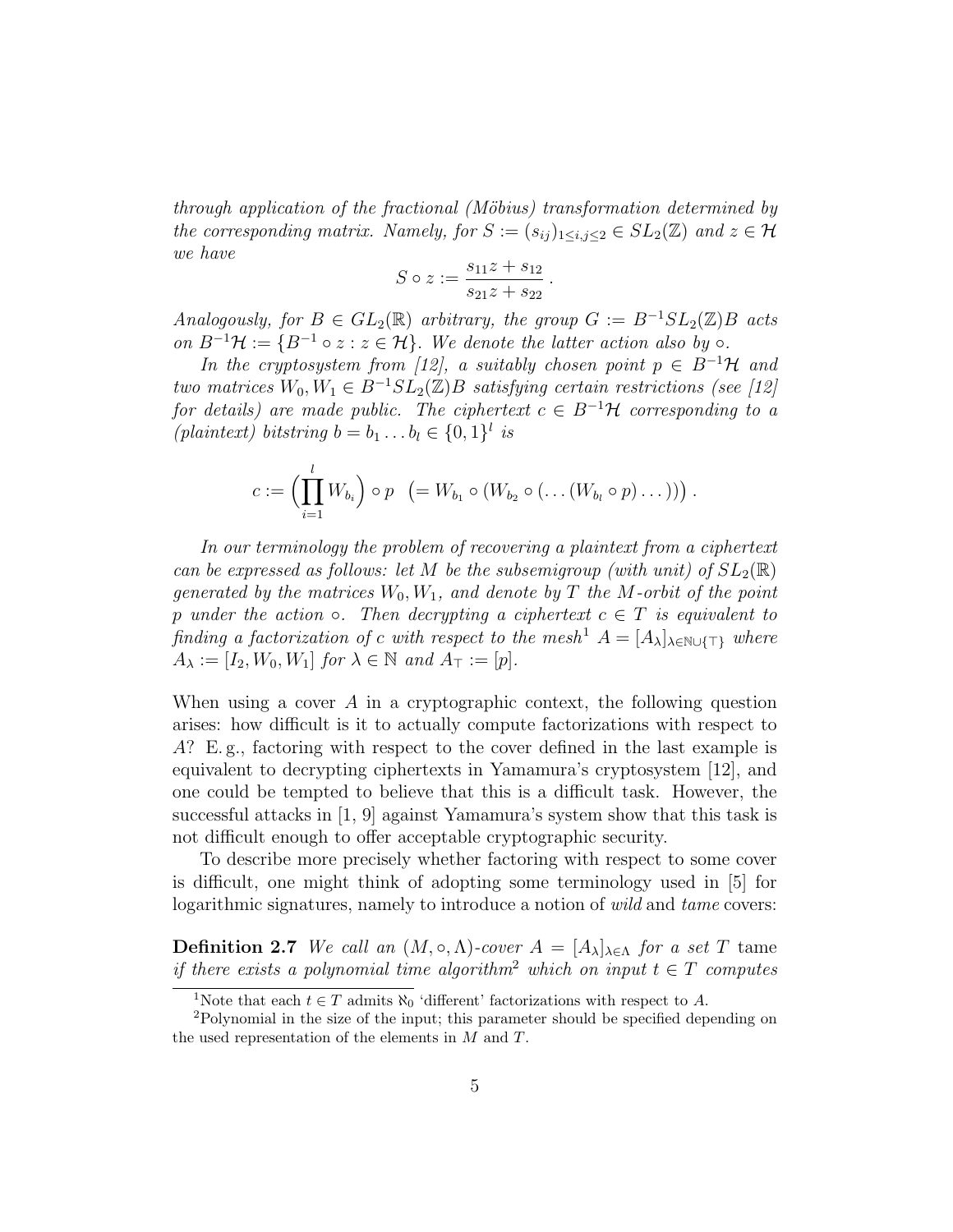elements  $\alpha_{\lambda} \in A_{\lambda}$   $(\lambda \in \Lambda)$  so that  $t = \bigcirc_{\lambda \in \Lambda} \alpha_{\lambda}$ . A cover which is not tame is called wild.

However, being wild in such a sense does not necessarily imply a onewayproperty which is often desired in cryptographic contexts: even if no efficient algorithm for factoring arbitrary elements from  $T$  with respect to  $A$  is known, it might still be feasible to factor efficiently a non-negligible fraction of the elements in  $T$  with respect to  $A$ . For 'wild-like' logarithmic signatures for finite groups the problem of such a partial inversion is addressed in [11]. Both for the original  $MST_2$  and for the generalization of  $MST_2$  introduced below, it is crucial that such partial inversion attacks are infeasible.

### 3 Generalizing  $MST_2$

To describe the generalization of  $MST_2$  we do not need Definition 2.1 in full generality and thus we focus on a more specialized situation: throughout this section  $M$  is required to be a finitely presented group, instead of arbitrary covers we restrict our attention to meshes, and we require the index set  $\Lambda$ to be finite. It turns out that the definition of the cryptosystem  $MST_2$  from [5] can then easily be adapted to our notion of meshes of groups and that several known group based cryptosystems can be regarded as instances of such a generalized  $MST_2$  scheme: the ElGamal public key system [2], the braid group based public key system from [4], and the MOR cryptosystem from [7, 8].

Let  $M = G = \langle X; R \rangle$  be a finitely presented group acting on two sets T, T'. We denote the action of G on the G-sets T and T' by  $\circ$  and  $\bullet$ , respectively. Further on, let  $A = [A_{\lambda}]_{1 \leq \lambda \leq s}$  be a mesh for T with  $s \in \mathbb{N}$  and  $A_{\lambda} = [\alpha_{\lambda i}]_{i \in I_{\lambda}}$ for all  $\lambda \in \Lambda$ . Then we can define a map

$$
\check{\alpha} : I_1 \times \cdots \times I_s \longrightarrow T
$$
  

$$
(r_1, \ldots, r_s) \longmapsto \bigcirc_{\lambda=1}^s \alpha_{\lambda r_{\lambda}}
$$

.

Now let  $f: T \longrightarrow T'$  be a G-map (i.e.  $f(g \circ t) = g \bullet f(t)$  for all  $t \in T, g \in G$ ) such that  $B := [A_1, \ldots, A_{s-1}, f(A_s)]$  is a mesh of T'. Analogously as above, we define a corresponding mapping  $\tilde{\beta}: I_1 \times \cdots \times I_s \longrightarrow T'.$ 

We also need some set  $\mathcal T$  (that will serve as plaintext space) along with a (public) map  $\tau : T' \longrightarrow S_{\mathcal{T}}$  that associates to each  $t' \in T'$  a permutation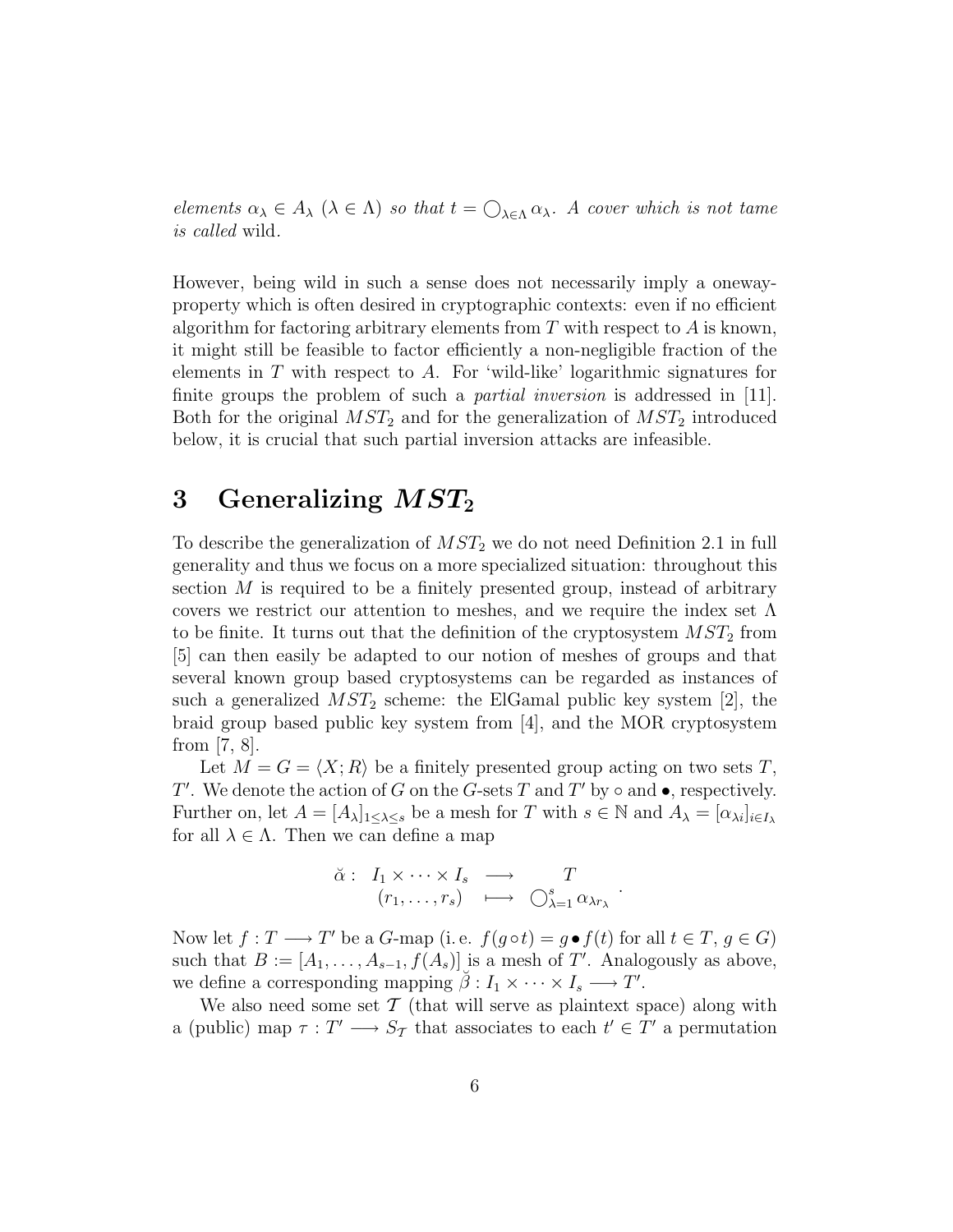on  $\mathcal T$ . With this notation we can formulate the following framework for a public key cryptosystem:

- Public key:  $\check{\alpha}$  and  $\check{\beta}$
- Secret key: the  $G$ -map  $f$
- Encryption: to send a message  $m \in \mathcal{T}$  to Alice, Bob
	- 1. chooses  $(r_1, \ldots, r_s) \in I_1 \times \cdots \times I_s$  at random,
	- 2. computes  $y_1 := \check{\alpha}(r_1, \ldots, r_s) \in T$ ,  $y_2 := \check{\beta}(r_1, \ldots, r_s) \in T'$  and
	- 3. sends the pair  $(y_1, \tau(y_2)(m)) \in T \times T$  to Alice.
- Decryption: From  $y_2 = f(y_1)$ , Alice derives  $m = \tau(y_2)^{-1}(\tau(y_2)(m))$ .

The security of the system relies on the hardness of computing  $y_2$  from the public information. As  $\check{\beta}$  is public, the sequence  $r_1, \ldots, r_s$  should be hard to retrieve from  $y_1$ ; in particular  $\alpha$  should be 'wild'. Of course,  $\tau(y_2)(m)$  must not leak significant information about  $m$ , either.

The only concrete example of the original  $MST_2$ , i.e., without our generalizations, we are aware of is the ElGamal cryptosystem. Before demonstrating that our generalization allows to give further examples, let us verify that the above scheme is really a generalization of the original  $MST_2$  described in [5]:

**Remark 3.1** Let  $f: G \longrightarrow H$  be a group epimorphism. Then G acts on  $T := G$  through left-multiplication ( $\circ$ ), and on  $T' := H$  via  $g \bullet h := f(g) \cdot h$ (the ordinary product of  $f(g)$  with h in H). In particular, f is a G-map.

Now each  $[s, r]$ -mesh for T in the sense of  $[5]$  is also an  $[s, r]$ -mesh  $A = [A_1, \ldots, A_s]$  for T in the sense of Definition 2.2. Finally, we set  $\mathcal{T} := H$ and define the map  $\tau : H \longrightarrow S_H$  via  $\tau(h)(x) := x \cdot h$ .

To publish the maps  $\breve{\alpha}$ ,  $\breve{\beta}$ , Alice makes both sequences  $A = [A_1, \ldots, A_s]$ and  $f(A) = [f(A_1), \ldots, f(A_s)]$  public. The scheme obtained in this way is nothing but a more complicated description of the original  $MST_2$  defined in  $\left[5\right]$ .

### 4 Known systems as instances of  $MST_2$

In this section we show that several group based public key cryptosystems that have been suggested can be seen as instances of the above framework.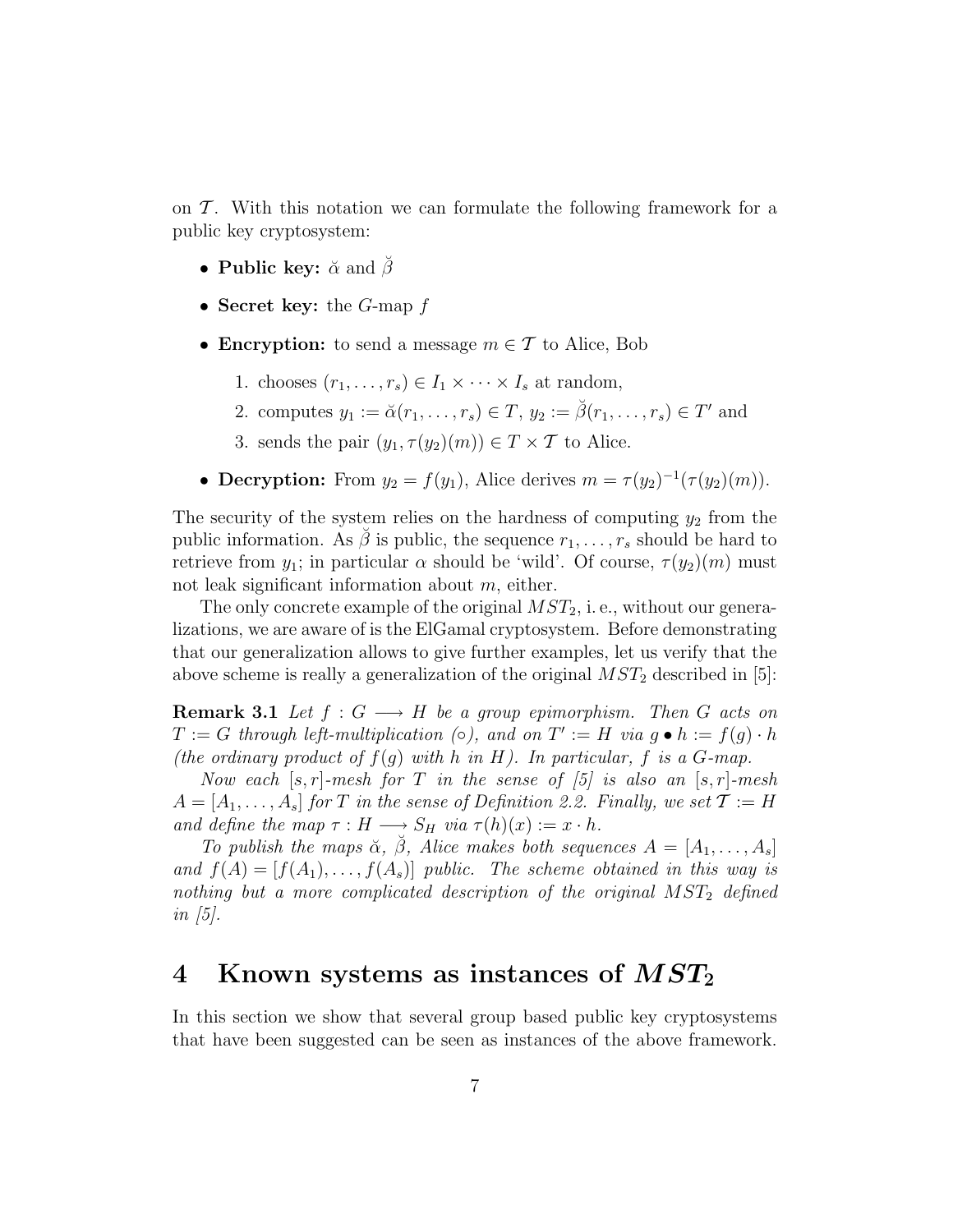As we have just seen, the original  $MST_2$  is a special case of our setting, and hence it comes to no surprise that we can express the ElGamal cryptosystem  $|2|$  in our framework, too (cf.  $|5|$ ):

#### Example 4.1 [ElGamal cryptosystem]

Let p be a prime number,  $\alpha$  some generator of the cyclic group  $G := \mathbb{F}_{p^n}^*$ of  $p^{n}-1$  elements, and  $T=T'=\mathcal{T}:=G$ . Next, by choosing an integer  $1 < d < p<sup>n</sup> - 1$  with  $gcd(d, p<sup>n</sup> - 1) = 1$  we define an isomorphism  $f: G \longrightarrow G$ via  $f(g) := g^d$ .

Consider the actions of  $G$  on  $T$  through left-multiplication and on  $T'$ through  $g \bullet t' := f(g) \circ t' = f(g) \cdot t'$ . Further on, fix A as in Example 2.5. Then f is a G-map, and it is easy to see that A and  $B := [A_1, \ldots, A_{n-1}, f(A_n)]$ are  $[n, p]$ -meshes of T, T', respectively. Finally, we set

$$
\tau(g)(x) := x \cdot g
$$

and publish the mappings  $\breve{\alpha}$ ,  $\breve{\beta}$  by making A and  $f(A) = [f(A_1), \ldots, f(A_n)]$ public. So we obtain the following scheme:

- Public key: A (that is essentially given by  $\alpha$ ) and  $f(A)$  (which is essentially specified by  $\alpha^d$ )
- Secret key:  $f$  (that is determined by  $d$ )
- Encryption: to send a message  $m \in G$  to Alice, Bob
	- 1. chooses  $(r_1, ..., r_n) \in \{0, ..., p-1\}^n$  at random,
	- 2. computes  $y_1 := \breve{\alpha}(r_1, \ldots, r_n)$ , i.e.,  $y_1$  is a random power of  $\alpha$ ,  $y_2 := \breve{\beta}(r_1, ..., r_n) = y_1^d$ , and
	- 3. sends  $(y_1, m \cdot y_1^d)$  to Alice.
- Decryption: Alice computes  $y_2 = y_1^d$  and obtains  $m = (m \cdot y_1^d) \cdot y_2^{-1}$ .

Thus we get a (slightly complicated) description of the ElGamal cryptosystem.

While the ElGamal cryptosystem also fits into the original  $MST_2$  framework, the next example exploits our more general setting: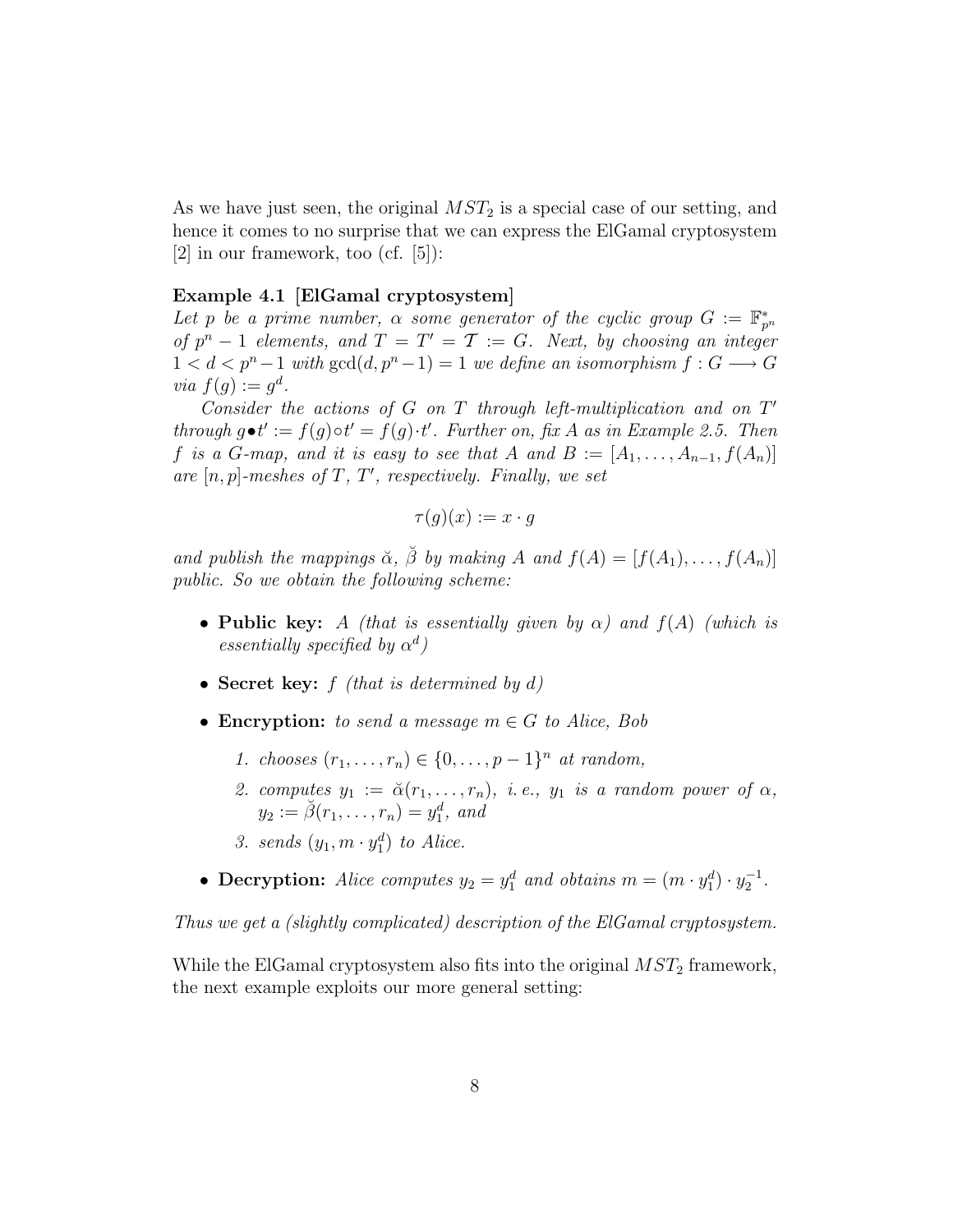#### Example 4.2 [Braid group based cryptosystem from [4]]

For braid groups we adopt the terminology from [4]. Let  $B_n$  be the braid group on  $n = l + r$  strands for a suitably chosen  $n \in \mathbb{N}$ , and denote by  $LB_l$ (resp.  $RB_r$ ) the subgroup of  $B_n$  where only the left l (resp. right r) strands are braided.

Fixing suitable (see [4])  $x \in B_n$  and  $a \in LB_l$ , the group  $G := RB_r$  acts on the sets  $T := G x G^{-1}$  and  $T' := a T a^{-1}$  by conjugation.

Moreover, the map  $f: T \longrightarrow T'$ ,  $t \mapsto ata^{-1}$  is a G-map, and one easily checks that  $A := [A_1, A_2]$ , where  $A_1 := [b]_{b \in RB_r}$  and  $A_2 := [x]$ , is a mesh for T: given any  $t = b_0 x b_0^{-1} \in T$ , for  $b \in G$  we have  $b \circ x = t$  if and only if  $b^{-1}b_0 \in C_G(x)$  (i.e.  $b^{-1}b_0x = xb^{-1}b_0$ ), and therefore each element of T admits exactly card $(C_G(x))$  factorizations with respect to A. Analogously, we *recognize*  $B := [[b]_{b \in RB_r}, [f(x)]]$  as mesh for T'.

Finally, the plaintext space  $\mathcal{T} := \{0,1\}^k$  consists of the bitstrings of some fixed length k, and by means of an ideal hash funtion  $h : B_n \longrightarrow T$  we define

$$
\begin{array}{rccc}\n\tau: & T' & \longrightarrow & S_{\mathcal{T}} \\
b & \longmapsto & (m \mapsto h(b) \oplus m)\n\end{array}
$$

where  $\oplus$  denotes the usual 'XOR' operation of bitstrings. The resulting system reads as follows:

- Public key:  $\check{\alpha}$  (given by x) and  $\check{\beta}$  (given by  $f(x) = axa^{-1}$ )
- Secret key:  $f$  (that is determined by a)
- Encryption: to send a message  $m \in \{0,1\}^k$  to Alice, Bob
	- 1. chooses some  $b \in RB_r$  at random,
	- 2. computes  $y_1 := \check{\alpha}(b, 1) = bxb^{-1}$  (note that  $\text{card}(A_2) = 1$ ),  $y_2 := \check{\beta}(b, 1) = baxa^{-1}b^{-1}$ , and
	- 3. sends  $(y_1, h(y_2) \oplus m)$  to Alice.
- Decryption: Alice computes  $y_2 = ay_1a^{-1}$  and  $m = h(y_2) \oplus (h(y_2) \oplus m)$ .

In other words, we get a description of the braid group based system from  $[4]$ .

Finally, we show that the MOR schemes from [7, 8] also fit into our setting: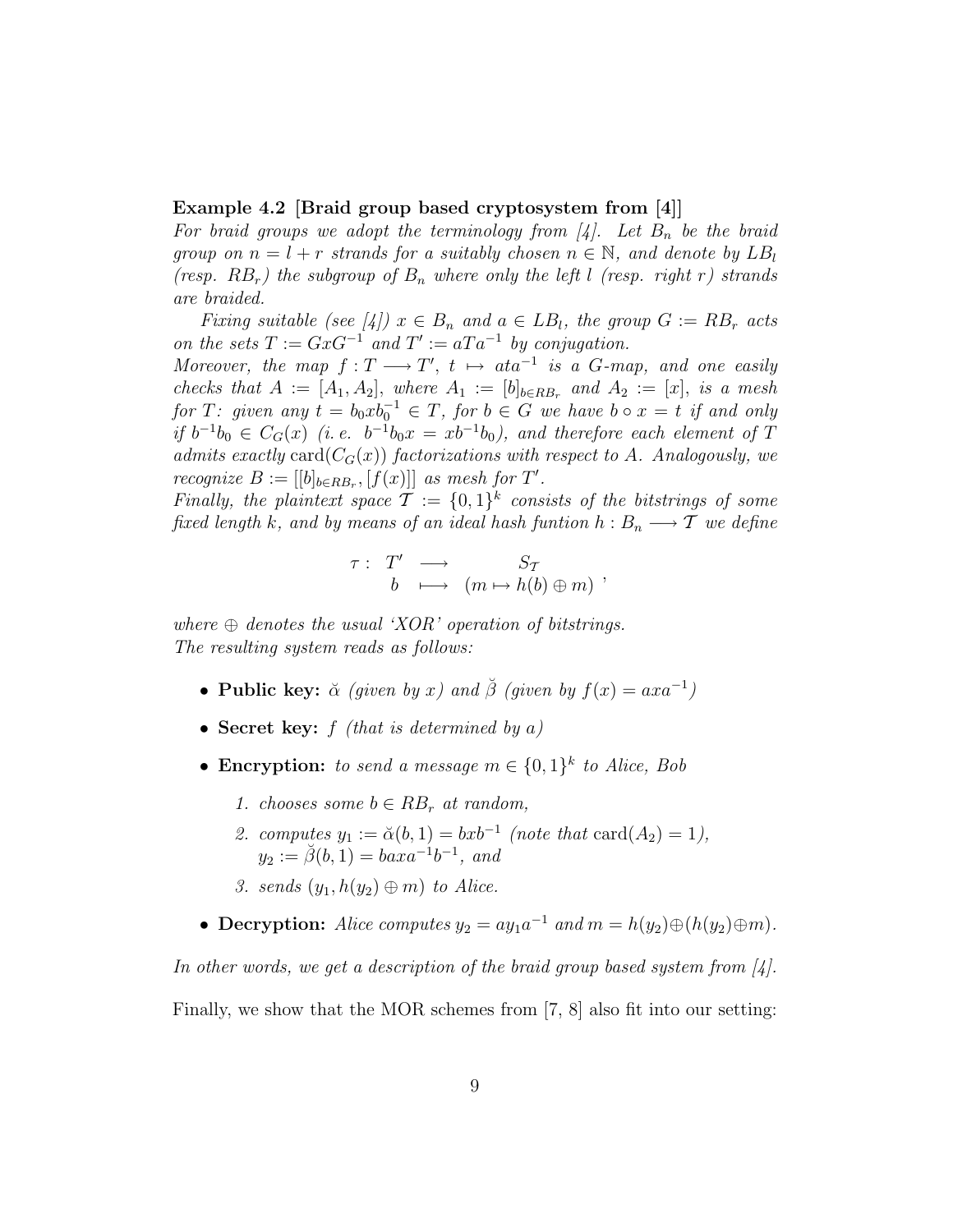#### Example 4.3 [MOR cryptosystem]

Let K, K' be finite groups and  $\varphi : K \longrightarrow \text{Aut}(K')$  a suitable homomorphism (see [8]). For some element  $g \in K$ , define G as the subgroup of  $Aut(K')$ generated by  $\Phi := \varphi(g)$ . Moreover, let  $\Gamma = [\gamma_i]_{i \in I}$  be a sequence of generators of K'. Define  $T := G(\Gamma)$ , namely,

$$
T := \{ \Psi(\Gamma) = [\Psi(\gamma_i)]_{i \in I} : \Psi \in G \}.
$$

Choosing a (secret) integer a, the set T' is defined as  $G^a(\Gamma)$ , that is,

$$
T' := \left\{ \Psi^a(\Gamma) : \Psi \in G \right\}.
$$

The group G acts on the set T through  $\Phi^k \circ \Upsilon := \Phi^k(\Upsilon)$  and on T' through  $\Phi^k \bullet (\Phi^a)^i(\Gamma) := (\Phi^a)^{i+k}(\Gamma)$ . Moreover,  $f : T \longrightarrow T', \Phi^i(\Gamma) \longmapsto (\Phi^i)^a(\Gamma)$  is a G-map.

The plaintext space T is the group K', and the map  $\tau : T' \longrightarrow S_T$  is defined through

$$
\tau(\Phi^{ak}(\Gamma))(x) := \Phi^{ak}(x).
$$

Suppose the order of  $\Phi$  is  $m = p_1 \cdots p_{s-1}$ , and for  $1 \leq \lambda \leq s-1$  define

$$
m_{\lambda} := \prod_{i=1}^{\lambda-1} p_i \quad (\text{ 'mixed radix representation'}).
$$

Now consider the sequence  $A := [A_1, \ldots, A_s]$  where  $A_\lambda := [\Phi^{im_\lambda}]_{0 \leq i \leq p_\lambda - 1}$ for  $1 \leq \lambda \leq s-1$  and  $A_s := [\Gamma]$ . Owing to the uniqueness of the mixed radix representation, A is easily verified to be a mesh for T. Similarly, we recognize  $B := [A_1, \ldots, A_{s-1}, f(A_s)]$  as mesh for T'. The corresponding map  $\beta$  can be published by making  $f(A) = [f(A_1), \ldots, f(A_s)]$  public. In summary, the resulting cryptosystem may be described as follows:

- Public key: A and  $f(A)$  (given by  $\Phi$  and  $\Phi^a$ )
- Secret key:  $f$  (that is determined by a)
- Encryption: We assume that an efficient algorithm for expressing a given  $x \in K'$  as a word in the generators  $\Gamma$  is available (see [7, 8]). Then computing images under  $\tau(\Phi^{ak}(\Gamma))$  is straightforward. To send a message m to Alice, Bob
	- 1. chooses at random integers  $r_{\lambda}$  with  $0 \leq r_{\lambda} \leq p_{\lambda} 1$   $(1 \leq \lambda \leq s-1)$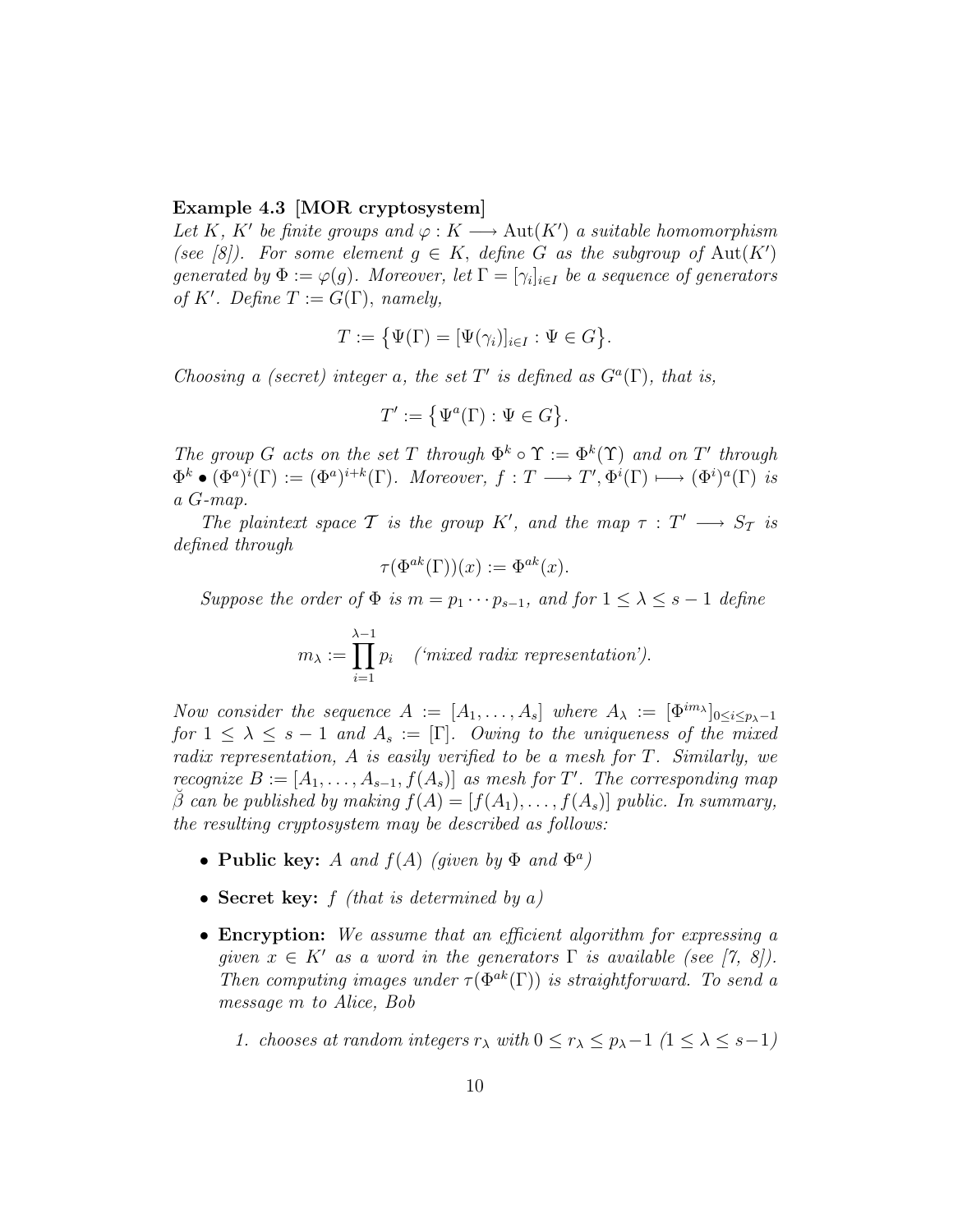2. computes

$$
y_1 := \check{\alpha}(r_1, ..., r_{s-1}, 1) = \Phi^b(\Gamma),
$$
  
\n $y_2 := \check{\beta}(r_1, ..., r_{s-1}, 1) = \Phi^{ab}(\Gamma)$ 

where  $b = \sum_{i=1}^{s-1} r_i m_i$ , and

- 3. sends  $(y_1, \Phi^{ab}(m))$  to Alice.
- Decryption: From  $f(y_1) = \Phi^{ab}(\Gamma)$  Alice derives  $m = \Phi^{-ab}(\Phi^{ab}(m))$ .

In other words, we obtain a description of the generalized MOR scheme from  $\frac{8}{10}$  (and thus also for the basic MOR system introduced in  $\frac{7}{1}$ ).

### 5 Concluding remarks

The generalizations of the concepts of cover, mesh, and logarithmic signature introduced in this paper are, in our opinion, of interest in their own. Not only may it be interesting to search for analogues of the existing results and algorithms for the 'old' group factorizations valid for the more general definition, but also to find new ones. Indeed, a crucial question remains unanswered (for both the 'classical' and our generalized definition): how to identify 'truly wild' covers, i.e. covers for which computing factorizations is almost always very hard.

As we have seen in the above examples, several proposed cryptographic primitives and schemes rely on the difficulty of computing factorizations with respect to a certain cover. It might be worthwhile to explore the question of which cryptographic algorithms can be constructed having at hand a 'truly wild' cover, or to identify some guidelines on how such algorithms could look like (as it is done in [13], where a general construction for a PIR system based on any subgroup membership problem is given).

Various ideas motivate the introduction of the generalized  $MST_2$  scheme: in the spirit just mentioned, it provides an abstract construction of a public key cryptosystem feasible whenever we have certain mathematical tools available. But it also yields a uniform description of several well-known cryptosystems, which may be useful for studying their common properties. In addition, this framework may also encourage the proposal of new schemes inspired by the existing examples.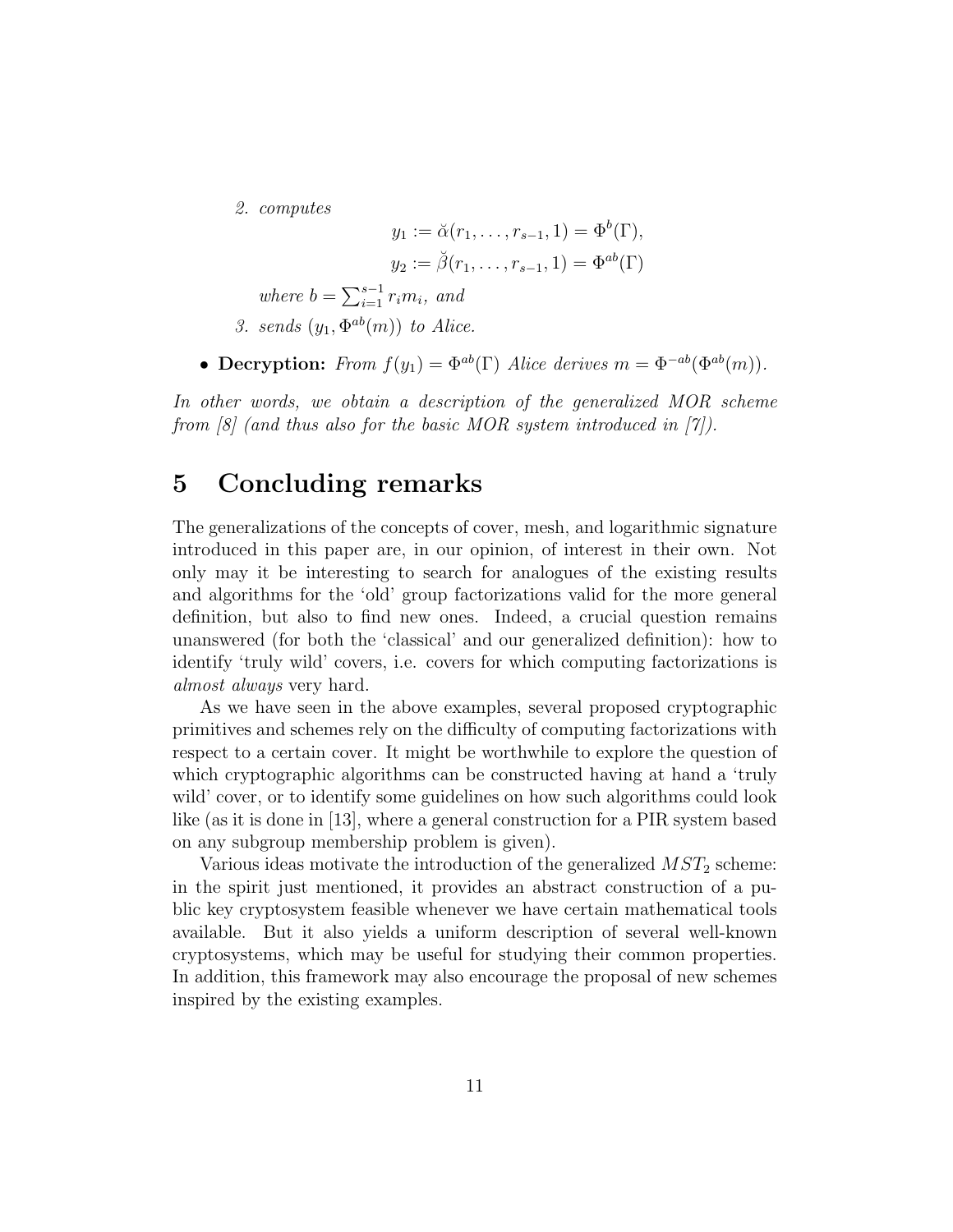### References

- [1] S. R. Blackburn. Cryptanalysis of two cryptosystems based on group actions. In K. Y. Lam, editor, Advances in cryptology  $-$  ASIACRYPT '99, volume 1716 of Lecture Notes in Computer Science, pages 52–61. Springer, 1999.
- [2] T. ElGamal. A public key cryptosystem and a signature scheme based on discrete logarithms. IEEE Trans. Inf. Theory, 31:469–472, 1985.
- [3] A. Kitaev. Quantum measurements and the Abelian Stabilizer Problem. Electronic Colloquium on Computational Complexity Report TR96-003, 1996. At the time of writing available electronically at ftp://ftp.eccc. uni-trier.de/pub/eccc/reports/1996/TR96-003/Paper.ps.
- [4] K. H. Ko, S. J. Lee, J. H. Cheon, J. W. Han, J. s. Kang, and C. Park. New Public-Key Cryptosystem Using Braid Groups. In M. Bellare, editor, Advances in cryptology — CRYPTO 2000, volume 1880 of Lecture Notes in Computer Science, pages 166–183. Springer, 2000.
- [5] S.S. Magliveras, D.R. Stinson, and T. van Trung. New Approaches to Designing Public Key Cryptosystems Using One-Way Functions and Trapdoors in Finite Groups. To appear in Journal of Cryptology. See also the Technical Report CORR 2000-49, Centre for Applied Cryptographic Research, University of Waterloo (at the time of writing available electronically at the URL http://www.cacr.math.uwaterloo.ca/ techreports/2000/corr2000-49.ps).
- [6] M. Mosca and E. Ekert. The Hidden Subgroup Problem and Eigenvalue Estimation on a Quantum Computer. In C.P. Williams, editor, Quantum Computing and Quantum Communications, First NASA International Conference, QCQC'98, volume 1509 of Lecture Notes in Computer Science, pages 174–188. Springer, 1999.
- [7] S.-H. Paeng, K.-C. Ha, J. H. Kim, S. Chee, and C. Park. New Public Key Cryptosystem Using Finite Non Abelian Groups. In J. Kilian, editor, Advances in cryptology — CRYPTO 2001, volume 2139 of Lecture Notes in Computer Science, pages 470–485. Springer, 2001.